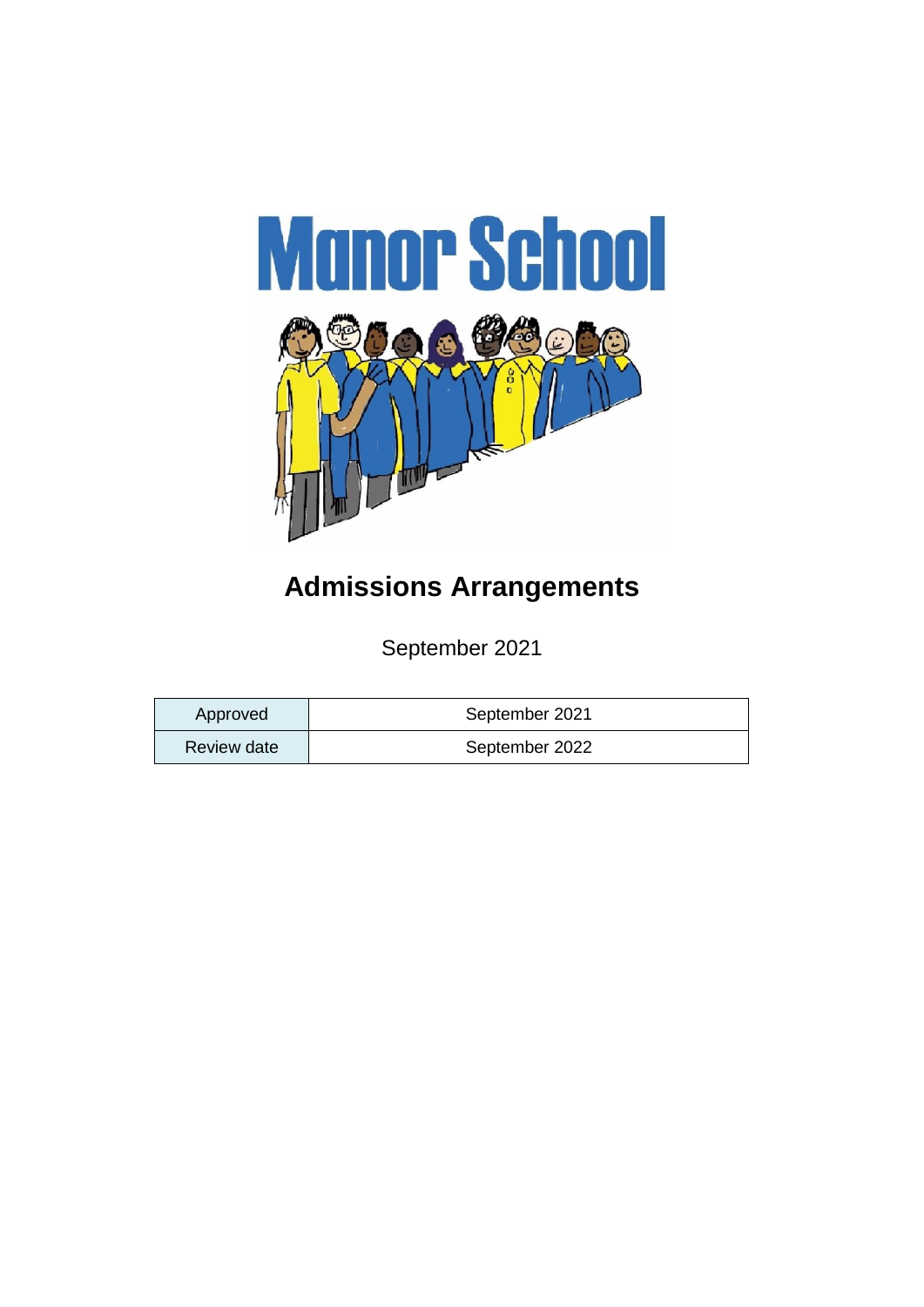# **Aims**

Our Admission Policy adheres to the DfE's Schools Admissions Code 2019.

Manor School is part of the The Rise Partnership Trust.

We seek to provide an outstanding safe, positive, encouraging learning environment within a friendly, welcoming atmosphere catering for pupils with moderate to severe/complex learning difficulties and a range of other additional needs such as Autism.

Manor School fosters a culture that is positive, collaborative and which values and respects every member of its community equally. The school builds positive relationships with parents/carers and encourages their full involvement in their child's education.

Our school aims to ensure that the pupils have the maximum opportunity to participate fully in society to enhance their life chances. Staff support pupils and help give them the confidence to learn independently.

We aim to be a centre of excellence for our pupils, parents/carers, staff, the LA and the wider community.

# **Provision**

Manor School is a 194 (PAN) place primary special school (Reception to Year 6).

Our curriculum, resources and teaching approach are highly differentiated and modified to create learning opportunities which provide the foundation for its pupils to become life-long learners who will be active members in their community. The core of the curriculum is an emphasis on functional communication, life skills, personal, social and health education (PSHE), and citizenship. We offer a curriculum that provides a breadth of experience and is a vehicle for the delivery of essential skills.

The school's approach aims to be holistic and creative to ensure personalised learning. Children have a personalised intervention plan and work at their own pace within clear behaviour boundaries. Staff have time to observe the children they teach, to listen to them and provide them with opportunities to express themselves thereby developing positive self-image through a sense of achievement.

Children are taught in classes which range from up to 9 pupils in Reception, 6 to 9 pupils at KS1 and 6 to 9 pupils at KS2.

All staff are trained in understanding and meeting the needs of pupils with a variety of learning needs, Autism and other conditions. The school has:

- speech and language therapists, SaLT specialist assistants and occupational therapists. All the pupils' language and communication needs are met as identified in their EHCPs and the occupational therapists provides guidance on meeting the needs of pupils with sensory difficulties etc.
- a specialist Head of Inclusion & Family Liaison who leads on Verbal Behaviour, behaviour support and intervention across our Trust; they are supported by a specialist VB Practitioner, a specialist Inclusion Practitioner and a Family Liaison Coordinator who supports families and can even offer families who are referred to her (in school referral) support within their homes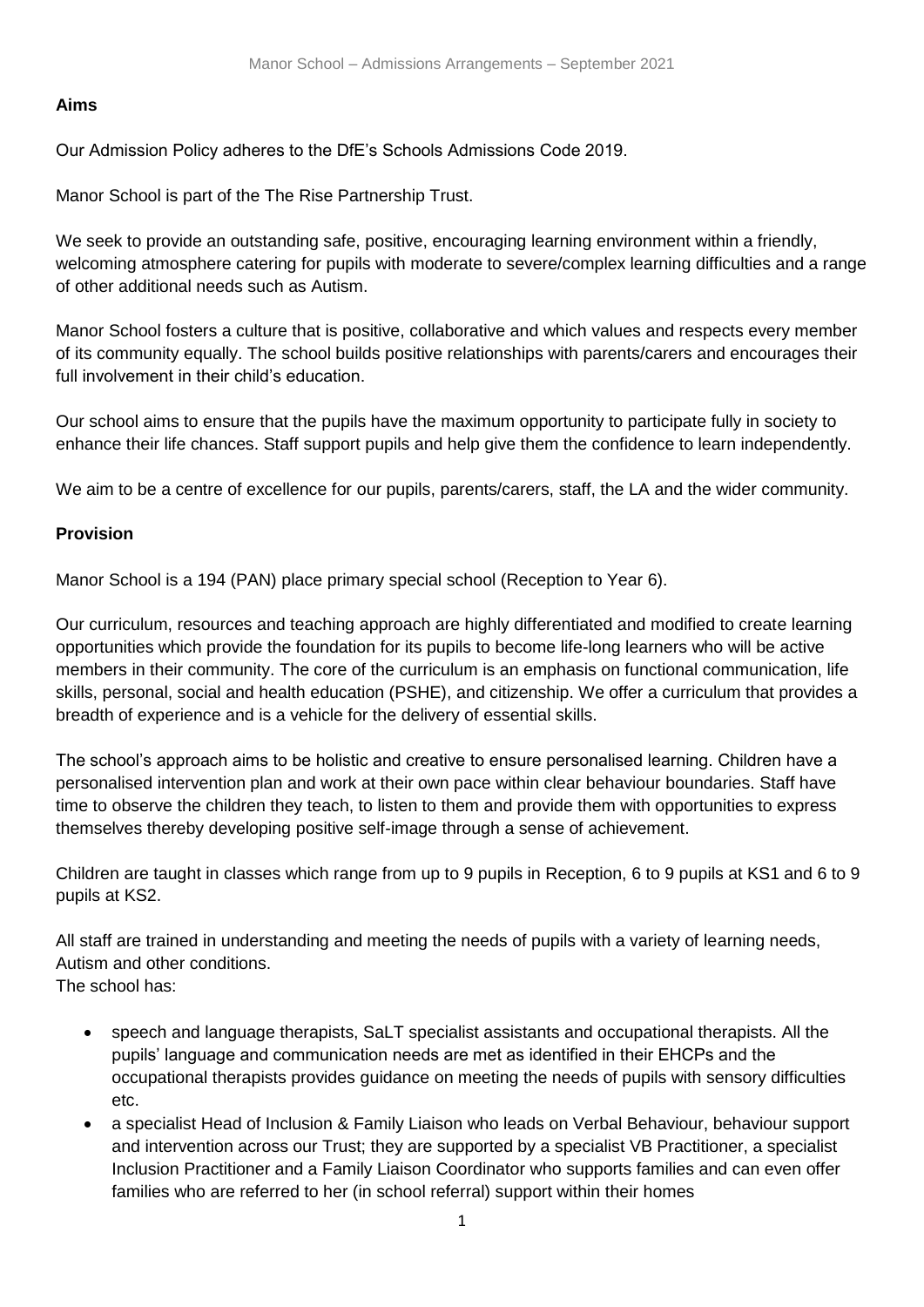- a medical welfare and wellbeing coordinator based in the medical room who is supported by the Primary Care Trust. This support includes regular visits from the paediatrician and from a nurse based at The Village School
- access to the LA Visual Impairment and Hearing Impairment Teams

Pupils have the opportunity to swim as part of our curriculum and to develop independent living skills. We have a specialist art, music and life skills lead, and visiting artists who work with the children on a regular basis.

Trips, outings, and residentials for upper KS2, pupils are organised to develop knowledge and understanding beyond the classroom and enhance learning. The school has its own minibus to facilitate this provision.

Manor School also has access to the Children with Disabilities Team and Brent Carers (a parent support organisation). Access to the Child and Adolescent Mental Health Service (CAMHS) would be made via a parent agreed referral.

# **Pupil Profile**

Our school caters for pupils whose general cognitive ability indicates to professionals that they require a highly modified and personalised curriculum.

Pupils may have moderate to severe/complex learning difficulties and/or a diagnosis of Autism. They may have additional language and communication difficulties, social difficulties, sensory impairments, medical needs or moderate physical disabilities. It should be noted that our pupil profile has changes significantly over the past few years, in line with national 'trends', and over 80% of our pupils have a diagnosis of Autism.

Pupils may need additional support to develop communication and this is done with PECs, Makaton (sign), POD, high tech devices and various visual/symbol cues (one approach or a combination). They will need programmes of support to develop self-help skills and independence. Some pupils may have challenging behaviour which is likely to be ameliorated by a specialist approach to managing their needs.

Pupils who meet the criteria are likely to be assessed as lying within a range of levels from early developmental levels/levels of engagement through to Pre Key Stage standards (previously P-level 2(ii) to working towards the National Curriculum). Progress is assessed regularly and the school has developed its own highly specialised assessment programme that is based on a small step, 'I Can' approach and is extremely appropriate to support the tracking of pupils progress for SEND pupils. Our assessment process enables us to track pupils' progress and measure each pupil's progress year on year.

#### **Admission criteria**

The admission process is overseen by our Executive Head/CEO in liaison with the Head Teacher.

A child is eligible to be offered a special school placement at Manor School if they meet the following criteria:

 The child has an Education Health and Care Plan (EHCP) or is currently undergoing a statutory assessment of their needs under the 1996 Education Act that will result in an EHCP.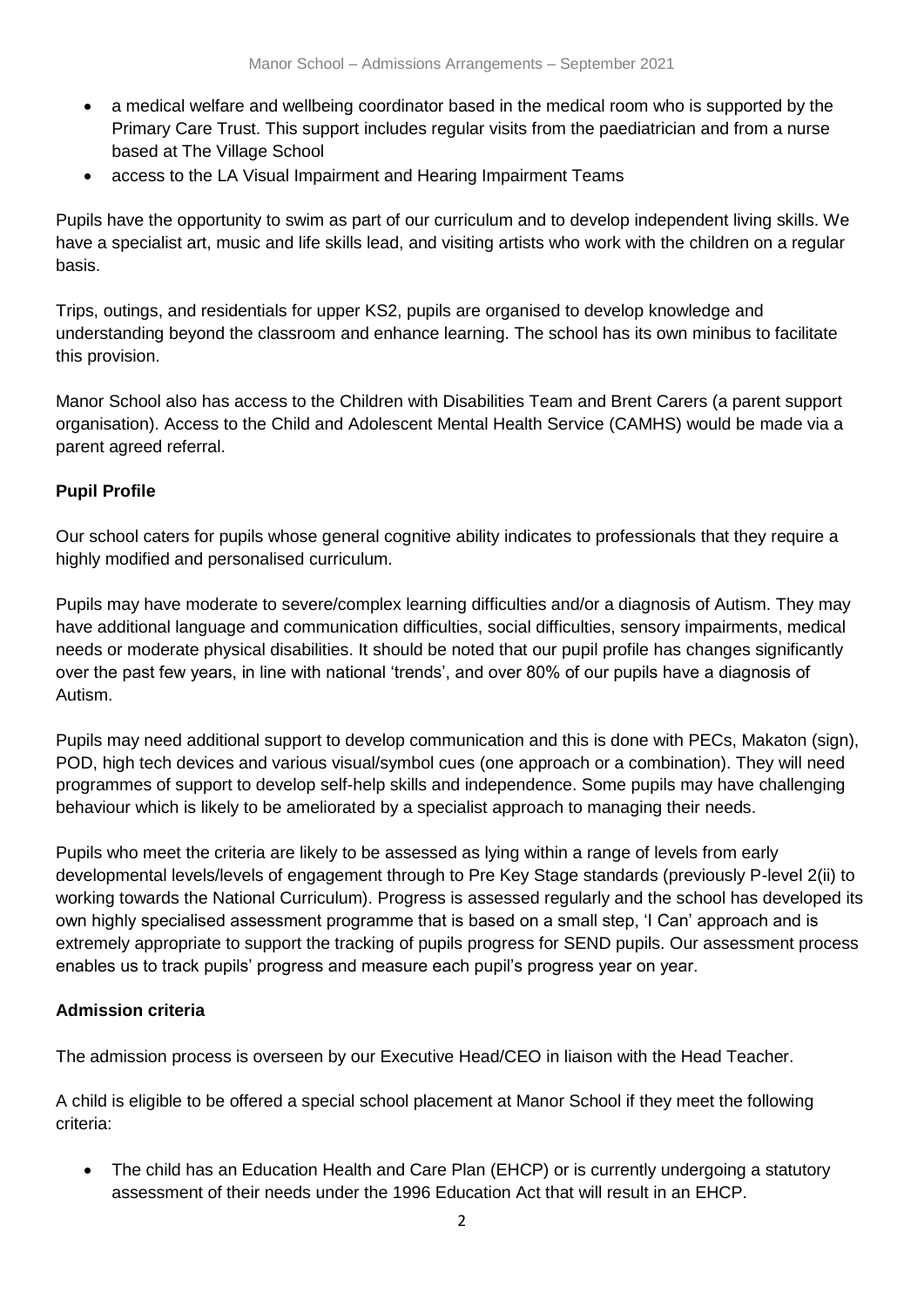- The child presents within the aforementioned pupil profile
- There is evidence from professionals that the child will benefit from access to a highly modified, personalised curriculum within a special school environment.
- $\bullet$  The child's profile is banded within Brent's  $4 6$  SEND Banding range.
- A place is available in an appropriate class group that will offer a suitable peer group to meet the child's personal, social and learning needs.
- The child's parent is in agreement with the idea to place their child within a special school setting

NB. The school is not an ideal setting to provide for children with significant physical disabilities as we are housed in a three storey building with 6 flights of stairs;

In exceptional cases a child who does not fully meet the criteria may be considered for a placement at Manor School. Individual cases will be discussed by the Complex Panel and the Head Teacher in liaison with the Executive Head/CEO.

# **The school can only admit a child:**

- $\bullet$  If there is a vacancy in an appropriate class group;
- If the child's needs can be met by the school;
- If the child's needs can be accommodated without adversely affecting the education of the other children in the school;
- If the placing LA agrees to the Banding (funding) identified by our Trust

The school will not be able to admit pupils over our number (194 pupils) except in exceptional circumstances for example where they are at risk of exclusion or where no other appropriate placement can be found.

Admission over number can only be agreed with the consent of the Executive Head/CEO in liaison with the Head Teacher and Trust Board. If consent is agreed to place a pupil over number the placing Authority must agree to the Banding and support level requested by Manor School.

Priority for all places is given to Brent residents, according to age and need. Requests from out of borough children are considered on an individual basis.

We can offer places to children and young people who have complex learning difficulties and significant medical need only when the appropriate Banding is agreed with the placing Local Authority.

We can, on occasion, offer the possibility of mainstream inclusion for a session per week for social or specific academic reasons if/when this is appropriate (with the parent's consent). However, this is subject to individual negotiations with the mainstream school/s about the level of inclusion, can only be organised with our local mainstream settings due to travel implications and cannot be for more than one session per week due to funding/staffing restraints. We consider that once a child requires more than one session per week that this is likely to indicate they may be ready to transfer to a mainstream placement. Within our staffing and budgetary constraints we cannot offer more than one session per week.

We can/will only agree to admit a child if their needs can be accommodated without adversely affecting the education of the other children at Manor School.